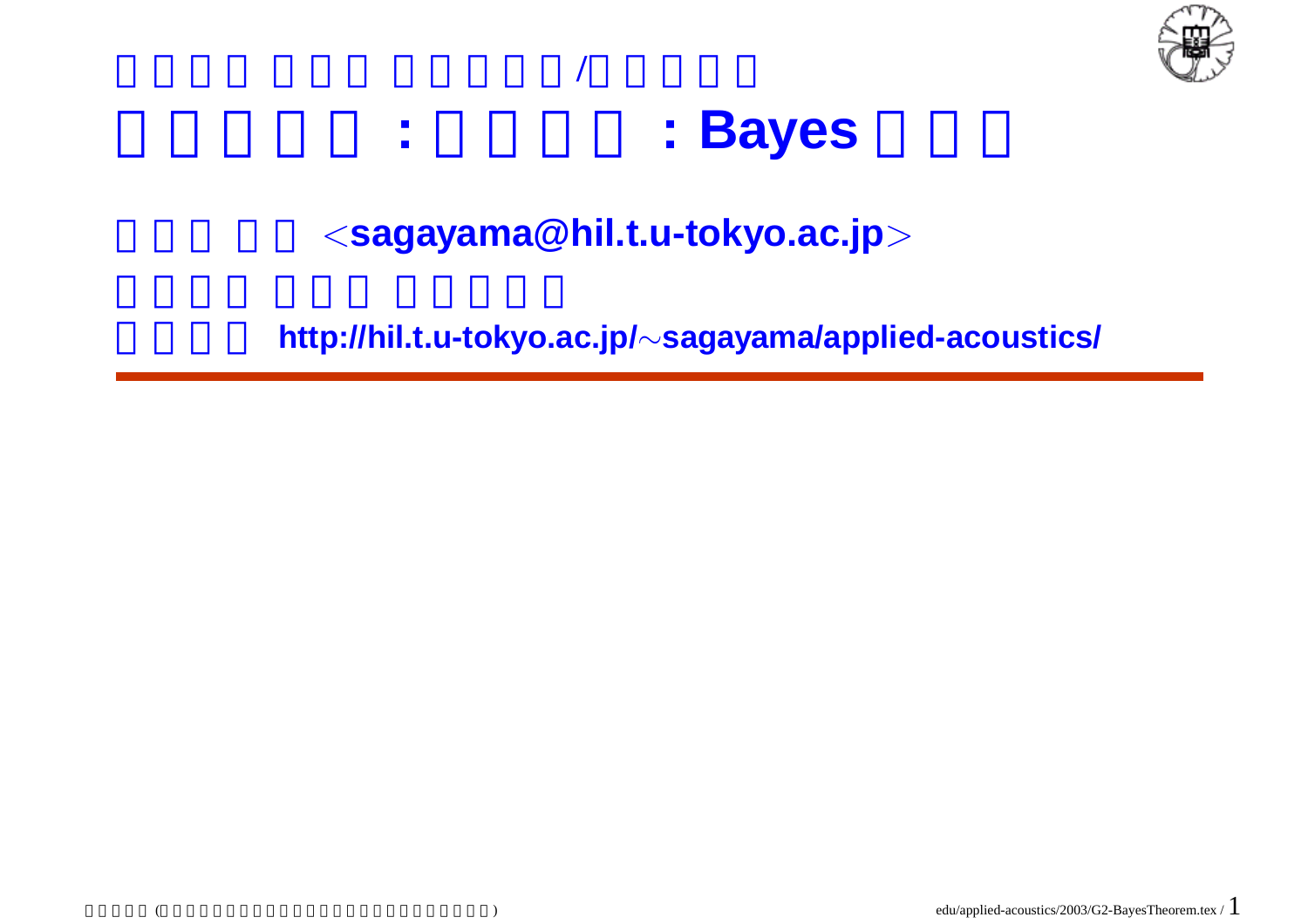$\mathbf{G}$  : can be increased in

# **Bayes**





原因、結果**:** それらが同時に起こる確率は  $P(\qquad, \qquad) = P(\qquad | \qquad)P(\qquad) = P(\qquad | \qquad)P(\qquad)$  $P(\begin{array}{c|c} R & \end{array}) = \frac{P(\begin{array}{c|c} R & \end{array})P(\begin{array}{c} R & \end{array})}{P(\begin{array}{c} R & \end{array})}$  $P(\qquad)$ 事後確率最大化**:**  $\hat{P}$  = argmax  $P($  |  $_i)P($  |  $)$ 原因<sup>i</sup>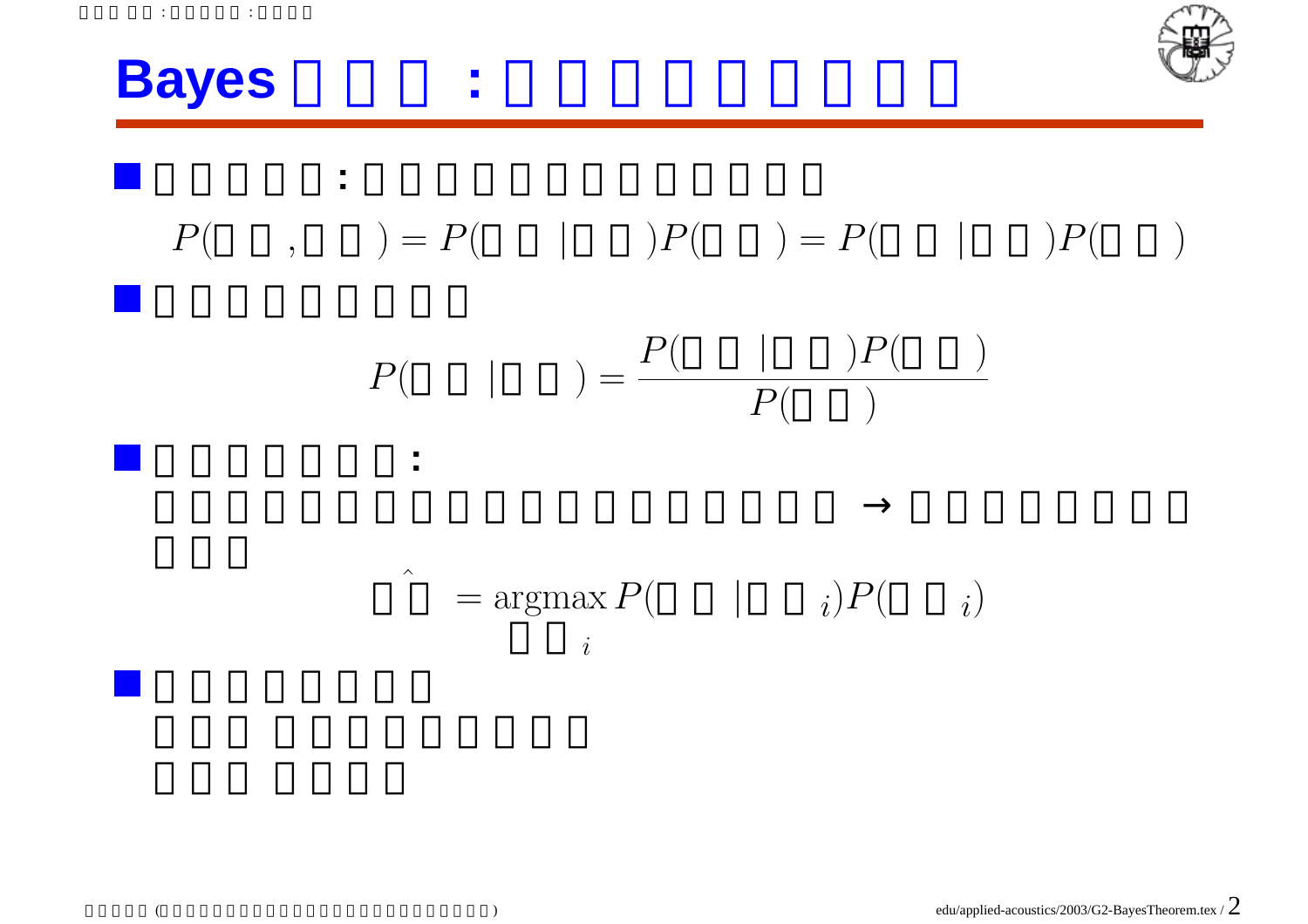$\mathbf{r}$ 



 $W \hspace{1.6cm} Y \textbf{:}$ 

**Bayes** :

$$
P(W,Y) = P(Y|W)P(W) = P(W|Y)P(Y)
$$

$$
P(W|Y) = \frac{P(Y|W)P(W)}{P(Y)}
$$

$$
\hat{W} = \operatorname*{argmax}_{W_i} P(Y|W_i) P(W_i)
$$

### 来る。ところで本日の降水確率は**30%**であった。では、熊雄が傘を持って現

$$
P(\quad | \quad) = \frac{1.0 \times 0.3}{P(\quad)} = \frac{0.3}{P(\quad)}
$$

$$
P(\quad | \quad) = \frac{0.2 \times 0.7}{P(\quad)} = \frac{0.14}{P(\quad)}
$$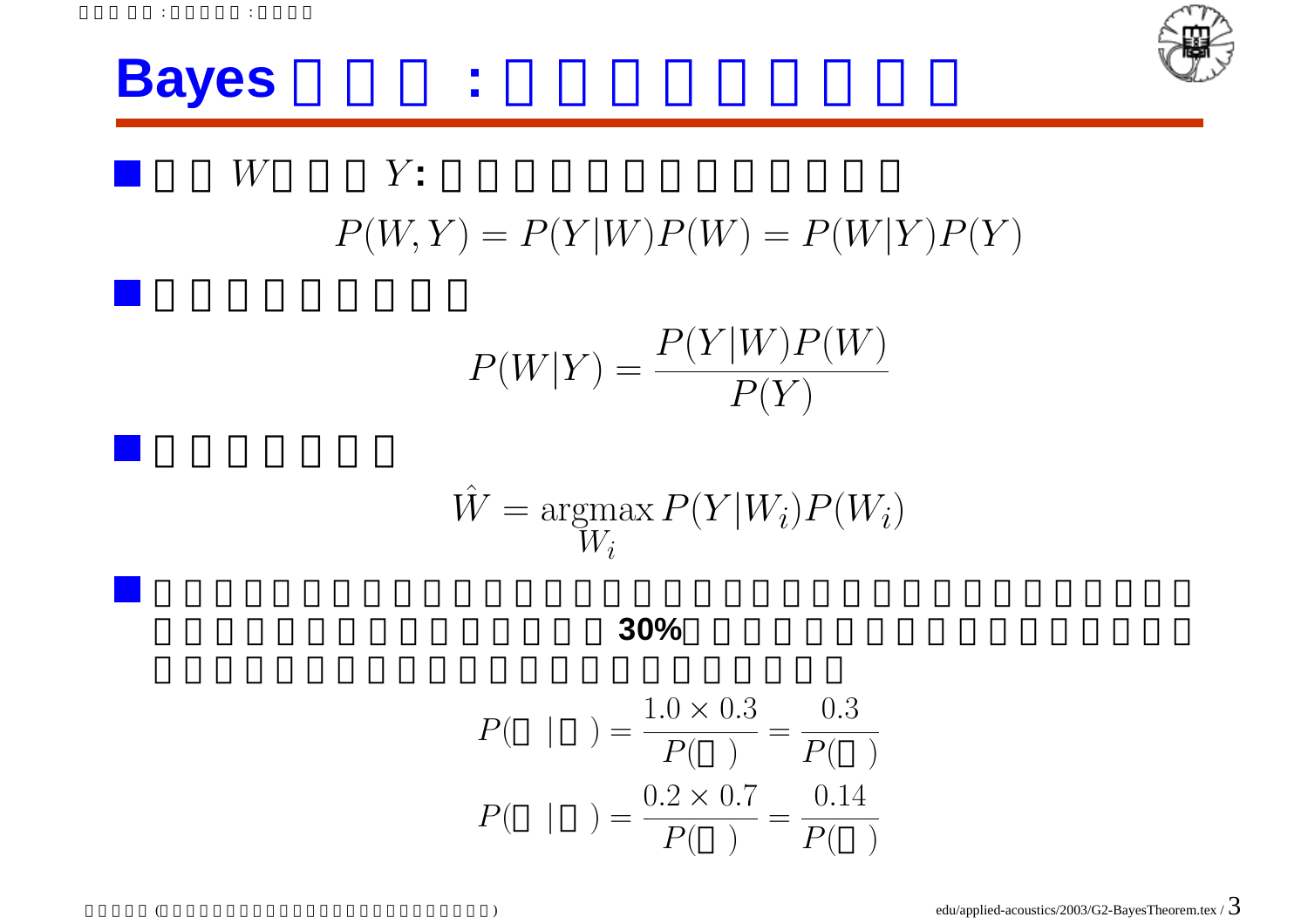# **Thomas Bayes**

嵯峨山 茂樹 : 応用音響学 : 音声認識





**Thomas Bayes :** 

**Born: 1702 in London, England Died: 17 April 1761 in Tunbridge Wells, Kent, England**

**Thomas Bayes was ordained, a Nonconformist minister like his father, and at first assisted his father in Holborn. In the late 1720s he became minister of the Presbyterian Chapel in Tunbridge Wells, 35 miles southeast of London. Bayes remained minister at Tunbridge Wells until 1752 when he retired, but continued to live in Tunbridge Wells.**

**Bayes set out his theory of probability in Essay towards solving a problem in the doctrine of chances published in the Philosophical Transactions of the Royal Society of London in 1764. The paper was sent to the Royal Society by Richard Price, a friend of Bayes'.**

**Bayes's conclusions were accepted by Laplace in a 1781 memoir, rediscovered by Condorcet (as Laplace mentions), and remained unchallenged until Boole questioned them in the Laws of Thought. Since then Bayes' techniques have been subject to controversy.**

**(George Boole: Born: 2 Nov 1815 in Lincoln, Lincolnshire, England / Died: 8 Dec 1864 in Ballintemple, County Cork, Ireland)**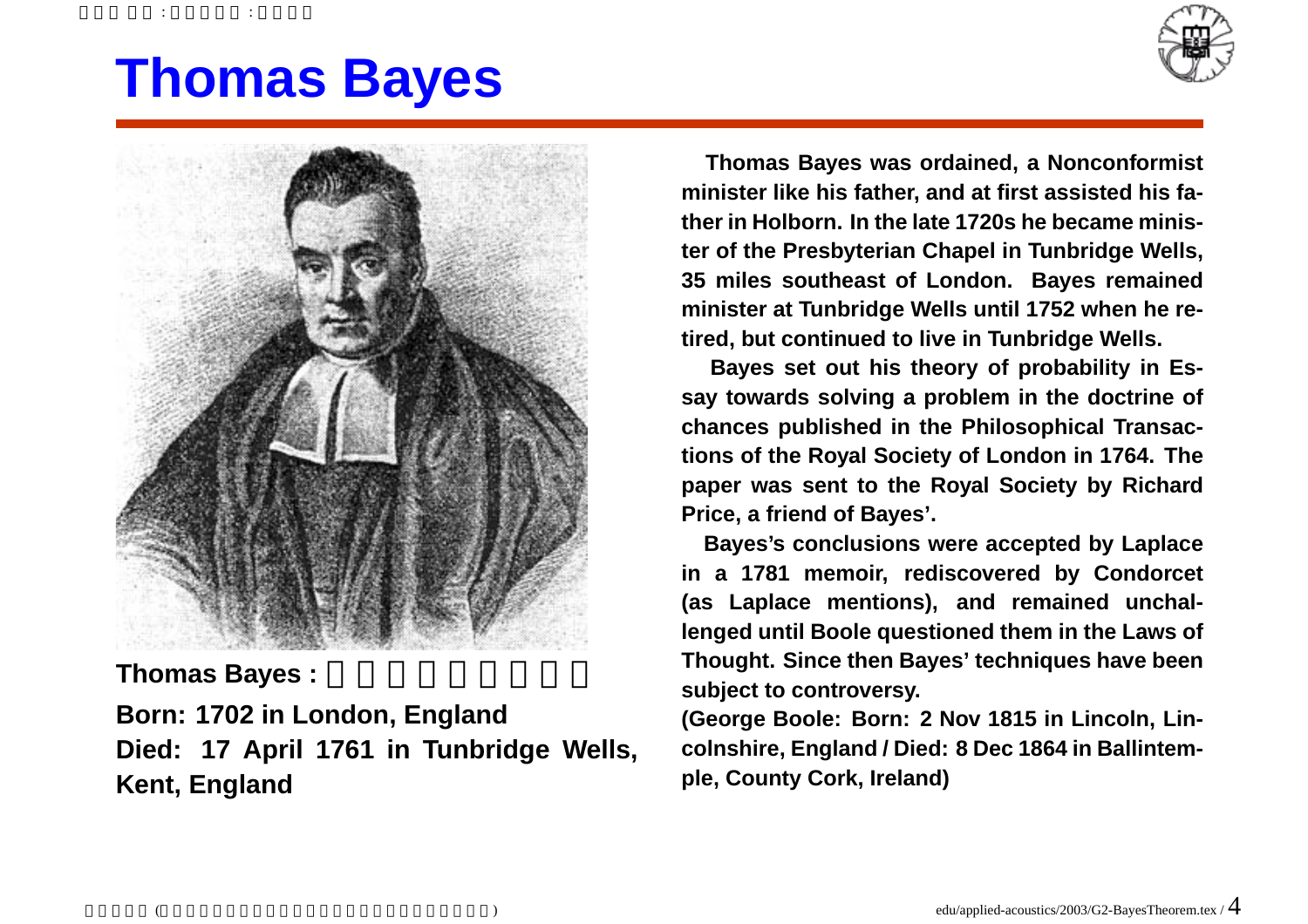#### 嵯峨山 茂樹 : 応用音響学 : 音声認識







## **George Boole**

**Born: 2 Nov 1815 in Lincoln, Lincolnshire, England**

**Died: 8 Dec 1864 in Ballintemple, County Cork, Ireland**

**In 1854 he published An investigation into the Laws of Thought, on Which are founded the Mathematical Theories of Logic and Probabilities. Boole approached logic in a new way reducing it to a simple algebra, incorporating logic into mathematics. He pointed out the analogy between algebraic symbols and those that represent logical forms. It began the algebra of logic called Boolean algebra which now finds application in computer construction, switching circuits etc.**

**Boole also worked on differential equations, the influential Treatise on Differential Equations appeared in 1859, the calculus of finite differences, Treatise on the Calculus of Finite Differences (1860), and general methods in probability. He published around 50 papers and was one of the first to investigate the basic properties of numbers, such as the distributive property, that underlie the subject of algebra.**

**Many honours were given to Boole as the genius in his work was recognised. He received honorary degrees from the universities of Dublin and Oxford and was elected a Fellow of the Royal Society (1857). However his career, which was started rather late, came to an unfortunately early end when he died at the age of 49.**

**Boole's wife (Mary - niece of Sir George Everest, after whom the mountain is named) believed that a remedy should resemble the cause. She put Boole to bed and threw buckets of water over the bed since his illness had been caused by getting wet.**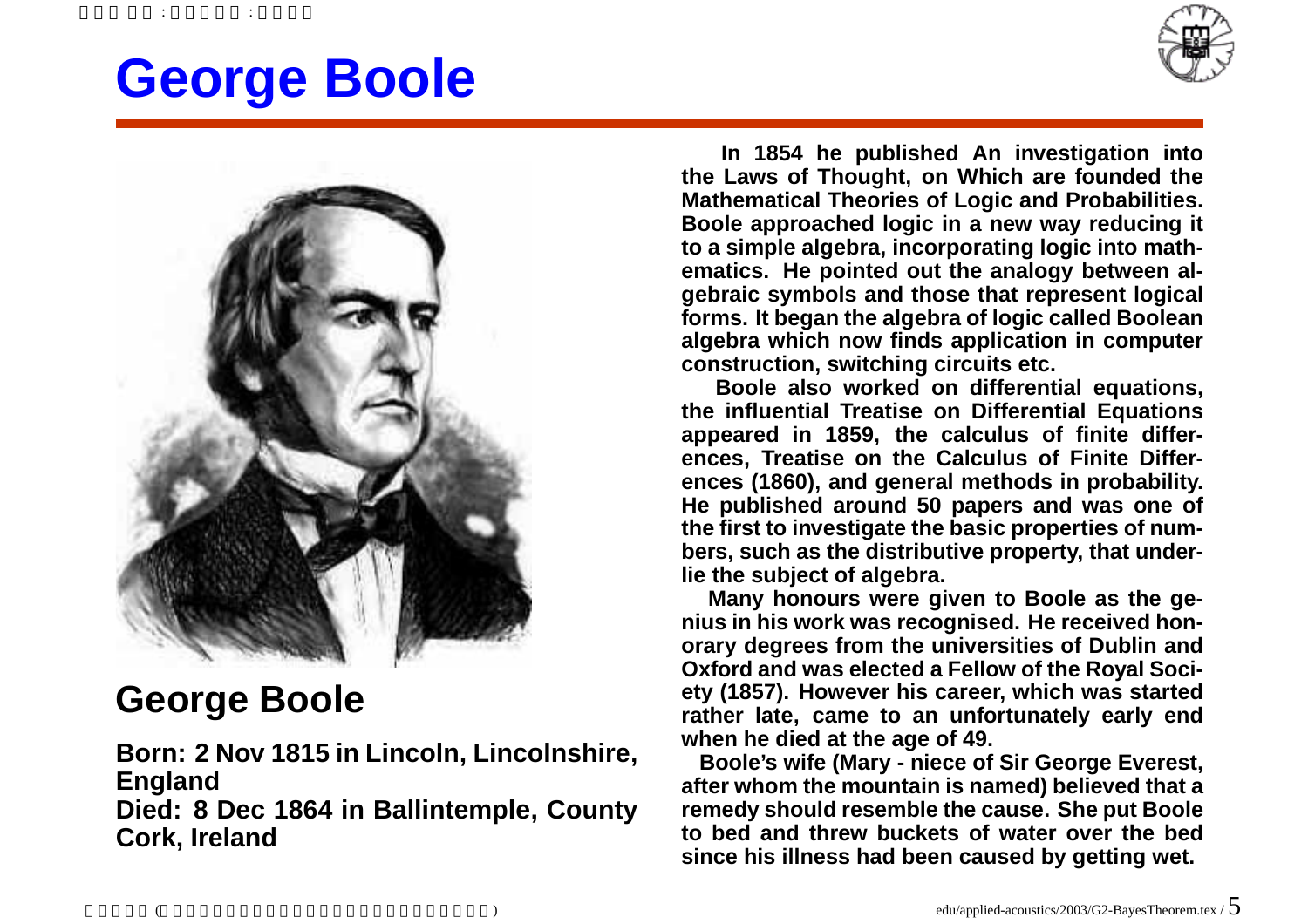



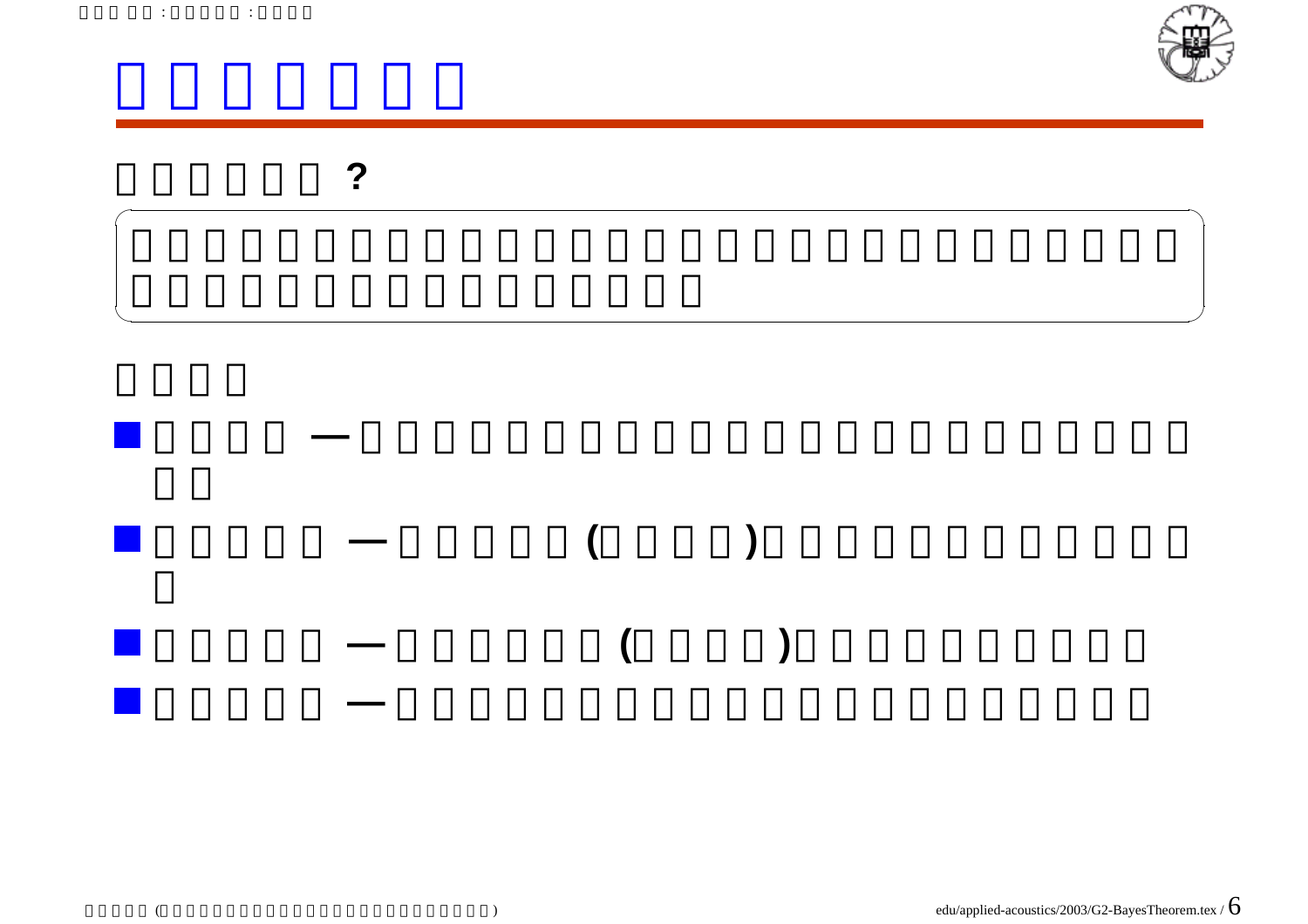

 $\blacksquare$ 

**The Second** 



- 音声分析 **: MFCC**
	- 音響モデル **: HMM**
	- : Word *n*-gram
	- **: Viterbi Decoder**
- 日本**(NTT)**が活躍した分野  $\blacksquare$

(NEC): DP (NTT): Itakura-Saito